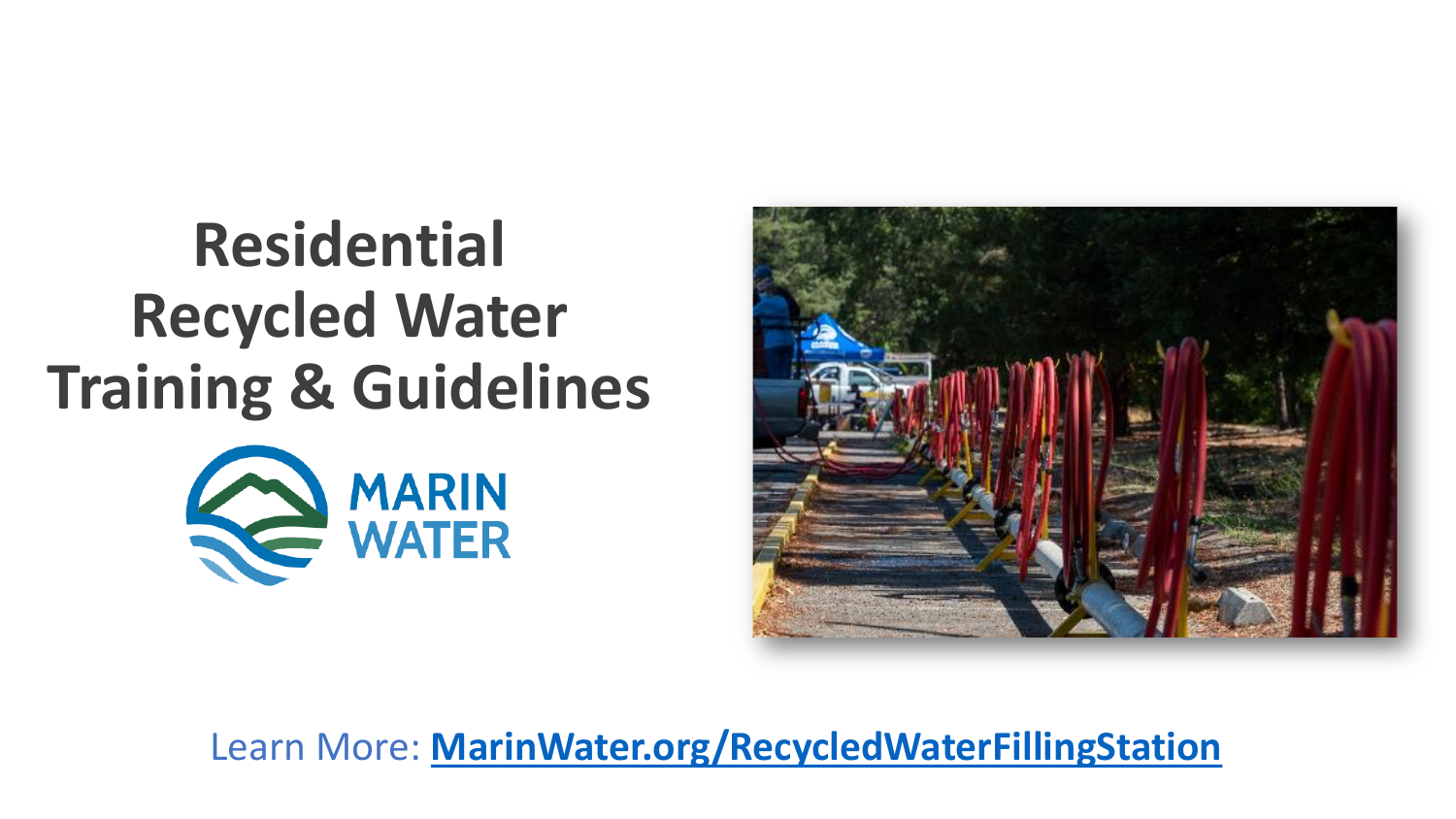# Steps for Use:

- 1. Complete Residential Use Permit found [here](https://www.marinwater.org/sites/default/files/2022-03/Residential%20Recycled%20Water%20Pickup%20Permit%20Packet_20220309_1.pdf)
- 2. Complete online training
- 3. Print out or pick up labels for containers
- 4. Pick up Recycled Water at the filling station located [Armory Drive, San Rafael](https://www.google.com/maps/place/Armory+Dr,+San+Rafael,+CA+94903/@38.000113,-122.531322,17z/data=!3m1!4b1!4m5!3m4!1s0x808599d3c4cb33e3:0x995444d5a418a156!8m2!3d38.000113!4d-122.5291333)
- 5. Choose a private delivery service from the approved list [here](https://www.marinwater.org/sites/default/files/2021-09/List%20of%20Permitted%20RW%20Haulers.pdf)

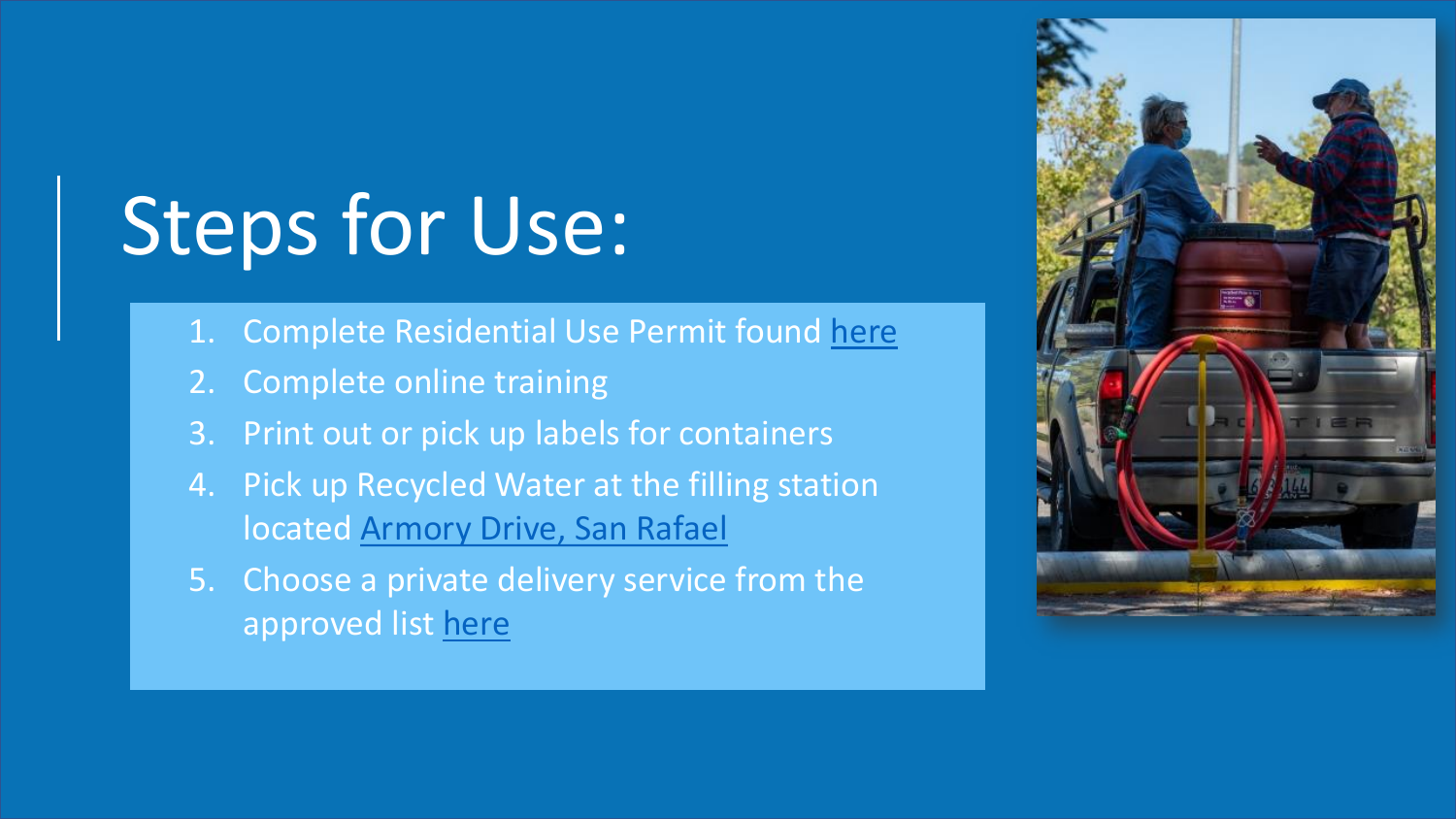### **What is Recycled Water?**

- Recycled water is wastewater that has received extensive treatment so it can be used for many non-potable uses:
	- Landscape irrigation: water your trees, gardens, vegetables, and lawns
	- Surface washing & dust control: wash your outdoor furniture and hard surfaces (paths, walls, windows, etc.)

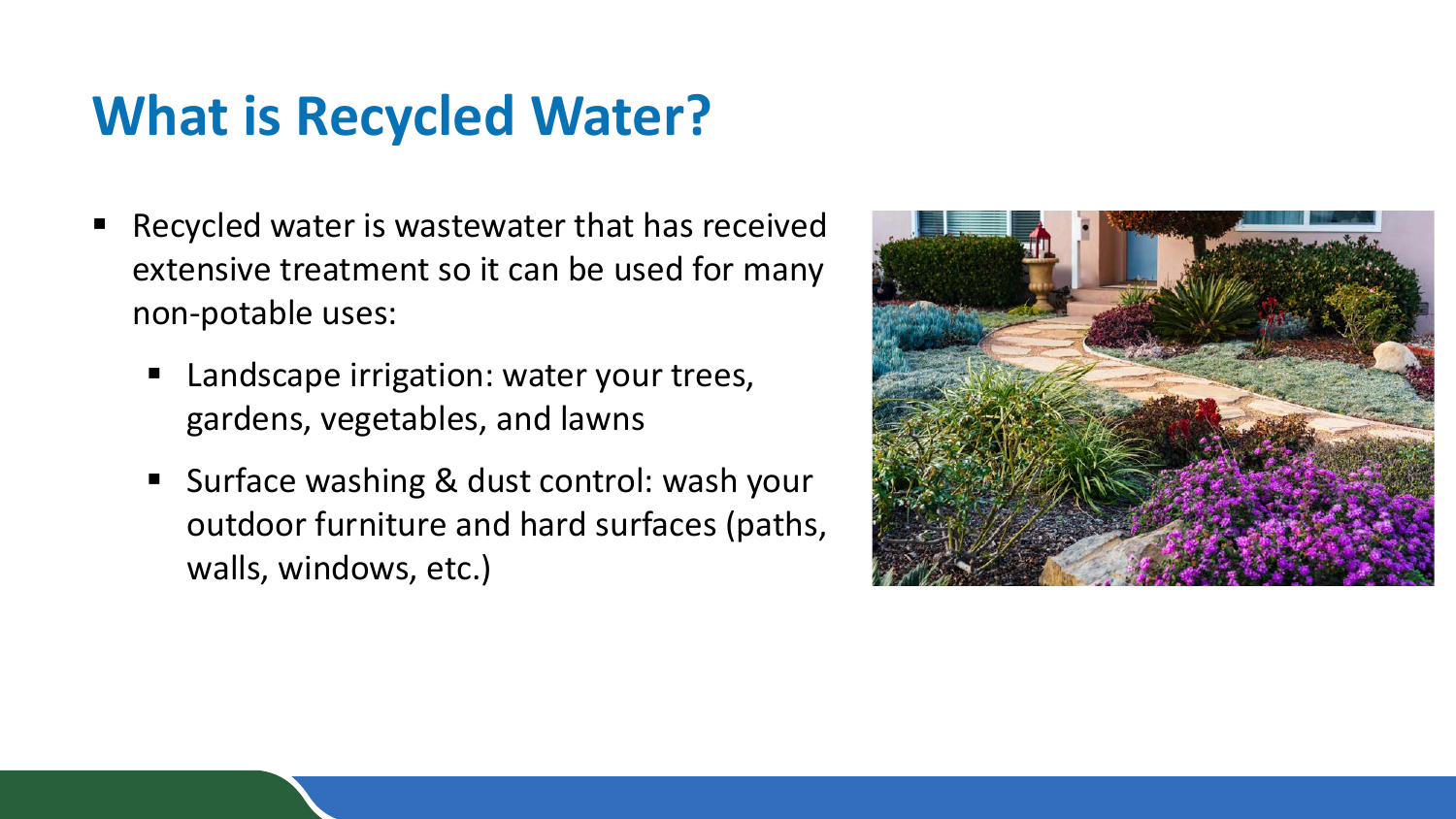#### **DO NOT Use Recycled Water For**

- **Drinking**
- Cooking or use in the kitchen
- Bathing or showering
- Filling swimming pools or spas
- **E** Children's water toys
- Connection to the household domestic plumbing or irrigation system
- Discharge to the street gutter or storm drain

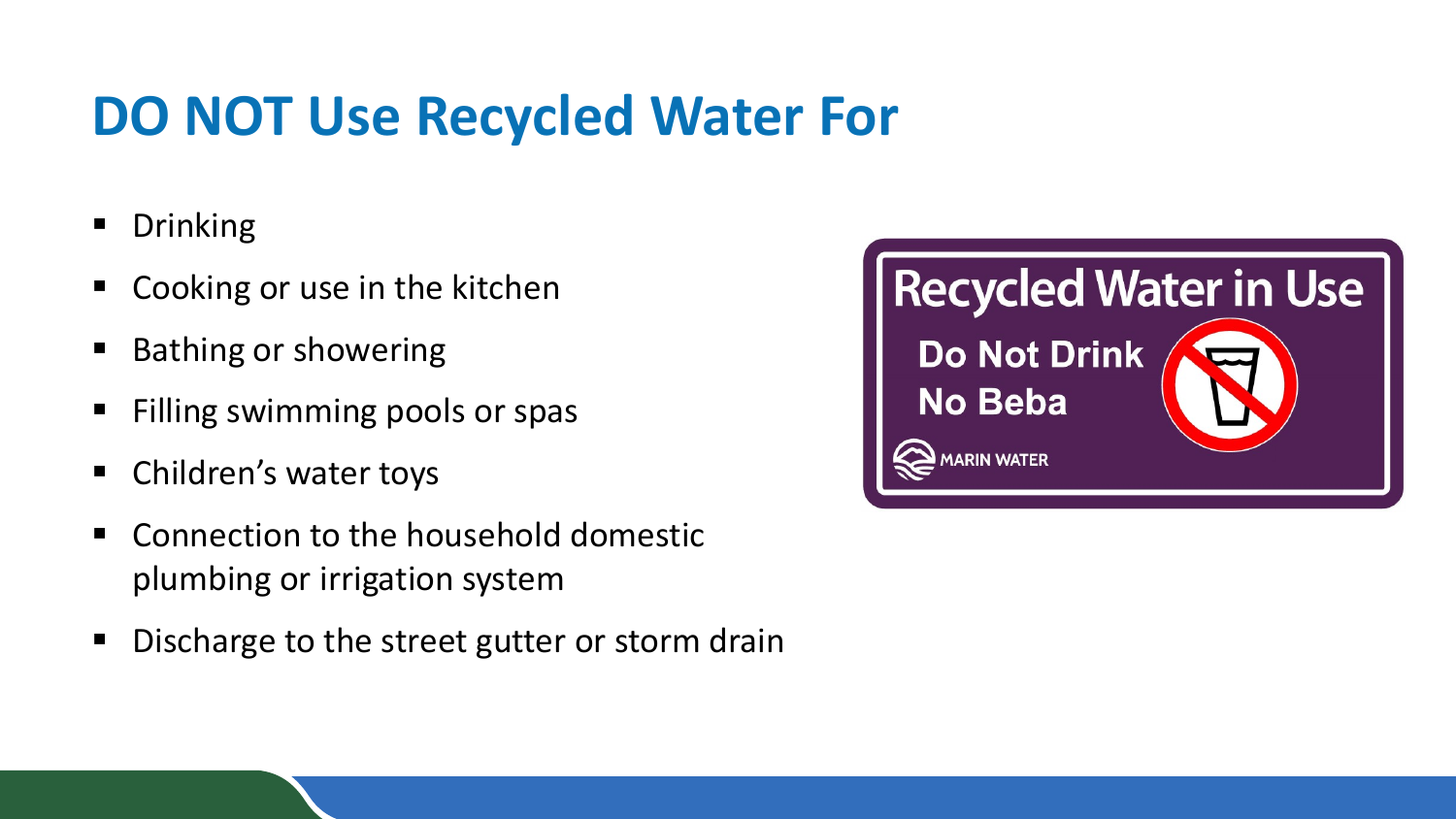#### **When Using Recycled Water**

- Prevent spraying onto drinking water fixtures or food handling areas
- Do no overwater and allow runoff into street gutters or storm drains
- Do not take more than you need. If you must dispose, discharge it to a landscaped area.
- Use hand-watering application methods (hose, buckets, sprinkling cans, etc.)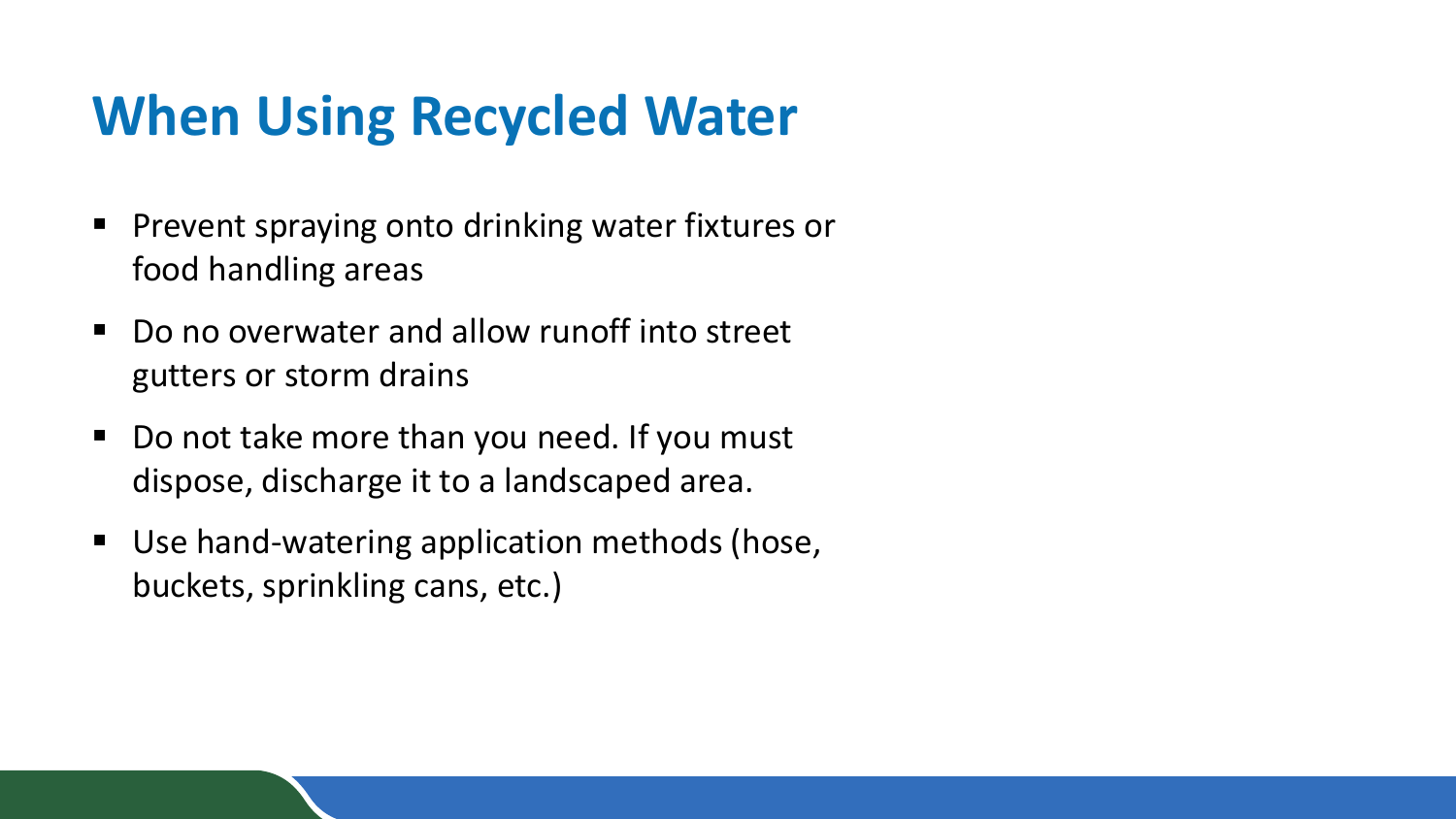#### **Recycled Water:** Health and Safety Guidelines

- **After recycled water reuse:** 
	- Use hand sanitizer; or
	- Wash hands with soap and potable water
- May use recycled water to water vegetable and fruit bearing plants
	- Wash vegetables/fruits with potable water prior to cooking or consuming
- For cuts or abrasions:
	- $\blacksquare$  Promptly wash with potable water
	- Disinfect and bandage
- All equipment (hoses, spray nozzles, containers, etc.) that comes into contact with recycled water shall be:
	- **Dedicated for use only with recycled water**
	- **Examber 1** Equipment shall not be re-connected to a potable water system unless it has been disinfected with bleach and potable water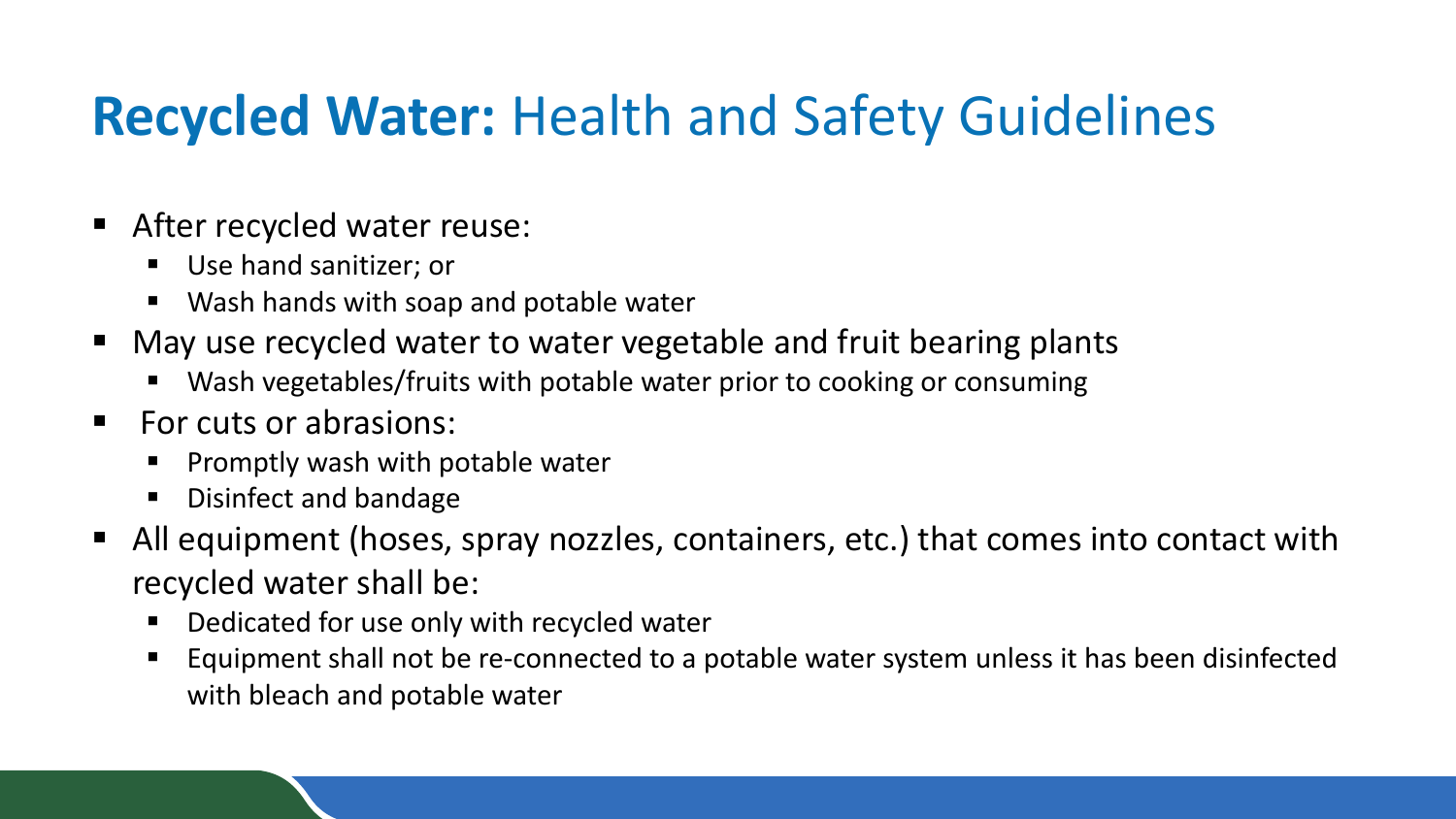#### **Storage of Recycled Water**

If stored on the resident's site, the following guidelines apply:

- **Storage container must be located at least 50 feet from a drinking water source** and a surface water body.
- Avoid storage of recycled water with stagnation resulting from prolonged periods of no flow allowing disinfectants to dissipate.
- Recycled water shall not be discharged to the street gutter or storm drain system. Any leftover recycled water remaining in the storage tank at the end of the use season shall be either discharged to a landscaped area or to the sanitary sewer system
- **Storage may not exceed 360 gallons without approval from Marin Water**